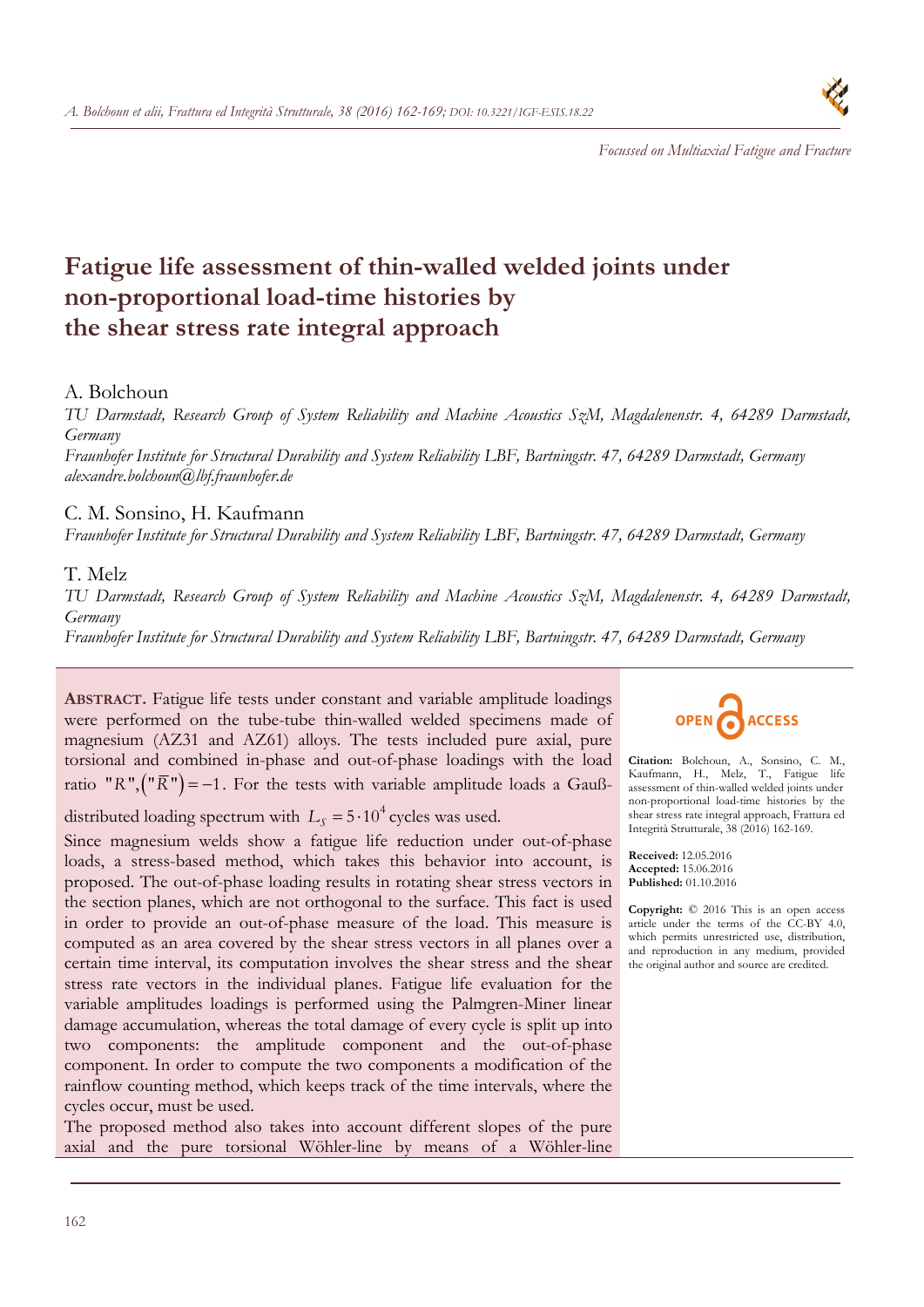

interpolation for combined loadings.

**KEYWORDS.** Magnesium welds; Multiaxial fatigue; Variable amplitude loading; Out-of-phase loading; Rainflow; Fatigue life assessment.

## **INTRODUCTION**

I atigue life assessment of materials and components under multiaxial cyclic loading is a complex task, which requires to take a number of phenomena into account, e.g.:  $\mathbf{F}^{\text{at}}_{\text{re}}$ 

- Depending on the material state out-of-phase loadings can lead to a reduced or to an increased fatigue life compared to in-phase loadings [1];
- Different slopes und knee points of the Wöhler-lines under pure axial and pure torsional loadings [2,3];
- Influence of mean stresses [4].

Magnesium thin-walled welds exhibit a fatigue life reduction under non-proportional loadings as well as different slopes of the Wöhler-lines for pure axial and pure torsional loads. The influence of mean stresses is not considered in this paper.

Fatigue life evaluation is often performed using stress-based methods because of their simplicity and convenience. Conventional stress-based methods, such as described in [5-7] were developed in order to calculate the so-called [8] fatigue limit. They usually lack the capability to assess the fatigue life reduction under out-of-phase loadings correctly. There is a number of more advanced methods, which take the out-of-phase behavior of the load into account explicitly, usually using an out-of-phase factor of some sort [9-13]. With these out-of-phase factors the stresses are scaled so, that the correct fatigue life is computed for an out-of-phase loading.

Another approach is employed by the IDD-Method [14]: no equivalent stress value is computed, however the damage of a load-time history or its part is computed according to the formula:

$$
D_{total}^2 = D_{in-phase}^2 + D_{out-of-phase}^2 \tag{1}
$$

where  $D_{in-phase}$  and  $D_{out-of-phase}$  are the IDD-specific damages resulting from the amplitude values and from the out-of-

phase behavior of the loading. In fact in [14] there are two types of the out-of-phase damage: the one which is associated with the rotating principal stress axes and the one associated with out-of-phase principal stress values and no rotation of the principal axes. A very similar approach is used in the current paper, however out-of-phase loadings with and without rotating principal stresses are characterized mathematically in a uniform way using a stress rate integral. The proposed method requires to consider a general (three-dimensional) stress state.

Many methods are capable to take different slopes of the pure axial and pure torsional Wöhler-lines into account, usually they contain a parameter, which, if dependency of the number of cycles N is introduced, allows to "pull" the axial and torsion Wöhler-lines together. In this case iterative methods are required in order to compute the equivalent stress and hence the fatigue life. A method to avoid the iterative computation is to use a Wöhler-line interpolation, as presented e.g. in [3]. In order to perform Wöhler-line interpolation a numerical value, which characterizes, if the load is pure axial, pure torsional or a combined one, is required.

Fatigue life evaluation under variable amplitude loadings requires a procedure, which identifies damaging events ("cycles"). In [3, 15] it is proposed to find the plane with the highest shear stress aplitude using the Maximum Variance Method (MVM) and perform the rainflow cycle counting. The 4-point rainflow cycle counting procedure [16, 17] was extended in order to keep track of the time intervals, in which each counting cycle occurred.

The method discussed in this paper requires calculation of the local stress components, these are obtained using the FEmodeling according to the fictitious radius approach for thin-walled welds with  $r_{ref} = 0.05$  mm [2].

#### **A SHORT OVERVIEW OF THE SPECIMENS AND EXPERIMENTAL RESULTS**

aserbeam-welded tube-tube specimens (specimen geometry is shown in Fig. 1) were tested in a servohydraulic testing rig with two actuators, so cyclic axial and torsional loadings can be induced independently from each other. The welds were made of two self-hardening magnesium alloys AZ31 and AZ61. The testing program included L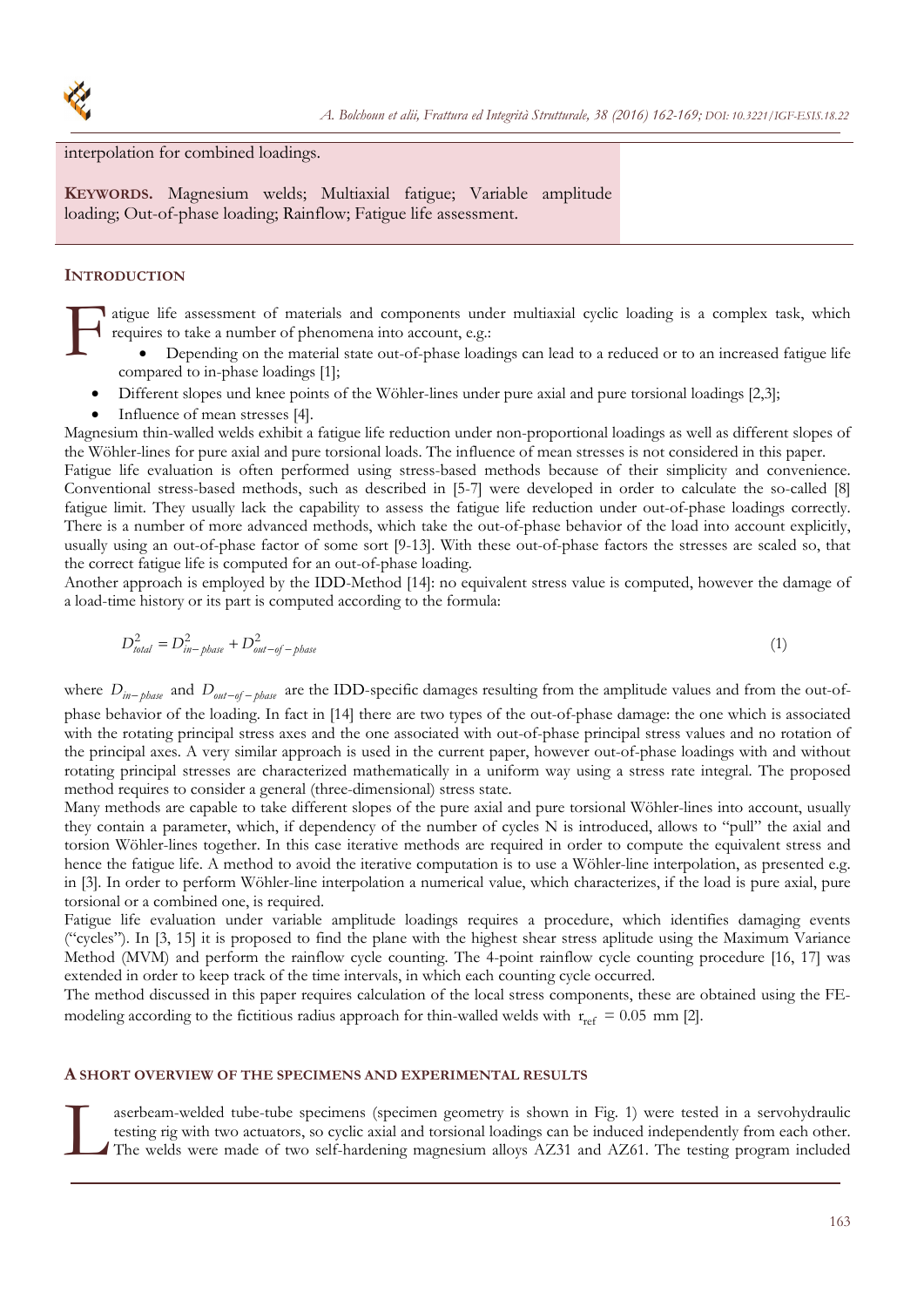Wöhler-tests under pure axial, pure torsional and combined in-phase and out-of-phase loadings and Gaßnertests using a Gauß-distributed amplitude spectrum with  $L<sub>S</sub> = 5 \cdot 10<sup>4</sup>$  cycles.

The load ratio  $R = -1$  for Wöhler-tests or  $\overline{R} = -1$  for Gaßner-tests was applied. Linear-elastic FE-models of the specimens were created in order to obtain the local stress components. The weld was modelled according to the fictitious notch approach with  $r_{ref} = 0.05$  mm [2]. For both materials a fatigue strength reduction under out-of-phase loading was observed. The results of Wöhler- and Gaßner-tests for AZ31 are presented in Fig. 1. The Wöhler-lines were obtained in [18]. For Gaßner-tests real damage sums  $D_{rad}$  lie between 0.2 and 0.8 for pure axial, pure torsional and combined out-ofphase loadings and for combined in-phase loadings between 1.0 and 1.7 [19].



Figure 1: Wöhler (a) and Gaßner (b)-lines for the welded joints made of AZ31 alloy. The specimen geometry is shown as well.

#### **SHEAR STRESS RATE INTEGRAL AS A MEASURE OF NON-PROPORTIONALITY**

on-proportionality of the loading is observed if the proportion between single load components changes over time. Non-proportionality can result from different configurations of the loading and can be accompanied by certain phenomena, like rotating principal directions of the stress tensor and/or presence of the mean stresses.  $\sum_{\text{ce}}^{\text{or}}$ 

$$
\boldsymbol{\sigma}(t) = \boldsymbol{\sigma}_0(t) + \boldsymbol{\overline{\sigma}} \tag{2}
$$

Where  $\bar{\sigma}$  is the mean value of the tensor  $\sigma(t)$  over the time interval  $[0,T]$  and  $\sigma_0(t) = \sigma(t) - \bar{\sigma}$ , that is  $\bar{\sigma}_0 = 0$ . In the absence of the mean stresses, i.e. if  $\bar{\sigma} = 0$ , the non-proportionality can be observed, if the components of  $\sigma(t) = \sigma_0(t)$ are out-of-phase. Thereby the non-proportionality can be accompanied by rotating principal stress directions, if the normal and the shear stress components are out-of-phase (or, speaking more generally, are uncorrelated), as well as by fixed principal directions, if the normal stress components are out-of-phase and the shear stress components are all zero. However both out-of-phase cases result in rotating shear stress vectors in the cross-section planes. The idea is to use this rotation of the shear stress vectors in order to characterize the out-of-phase behaviour of the loading. In a single plane given by the normal unit vector  $\bf{n}$  the area  $dA_{\bf{n}}$ , which is covered by the movement of the time-dependent shear stress

vector  $\boldsymbol{\tau}_n(t)$  in the infinitesimal time interval  $[t, t + dt]$  computes to  $dA_n = \frac{1}{2} || \boldsymbol{\tau}_n(t) \times \boldsymbol{\dot{\tau}}_n(t) || dt$  $\mathbf{r}_n = \frac{1}{2} \left\| \boldsymbol{\tau}_n(t) \times \dot{\boldsymbol{\tau}}_n(t) \right\| dt$  (Fig.2), where the shear

stress rate vector  $\dot{\tau}_n$  is the time-derivative of  $\tau_n$ .

Now the out-of-phase behaviour in the infinitesimal  $[t, t + dt]$  interval can be characterized as the "sum" of the areas  $dA_{\bf n}$  in all the cross section planes associated with the different normal unit vectors  ${\bf n}$ :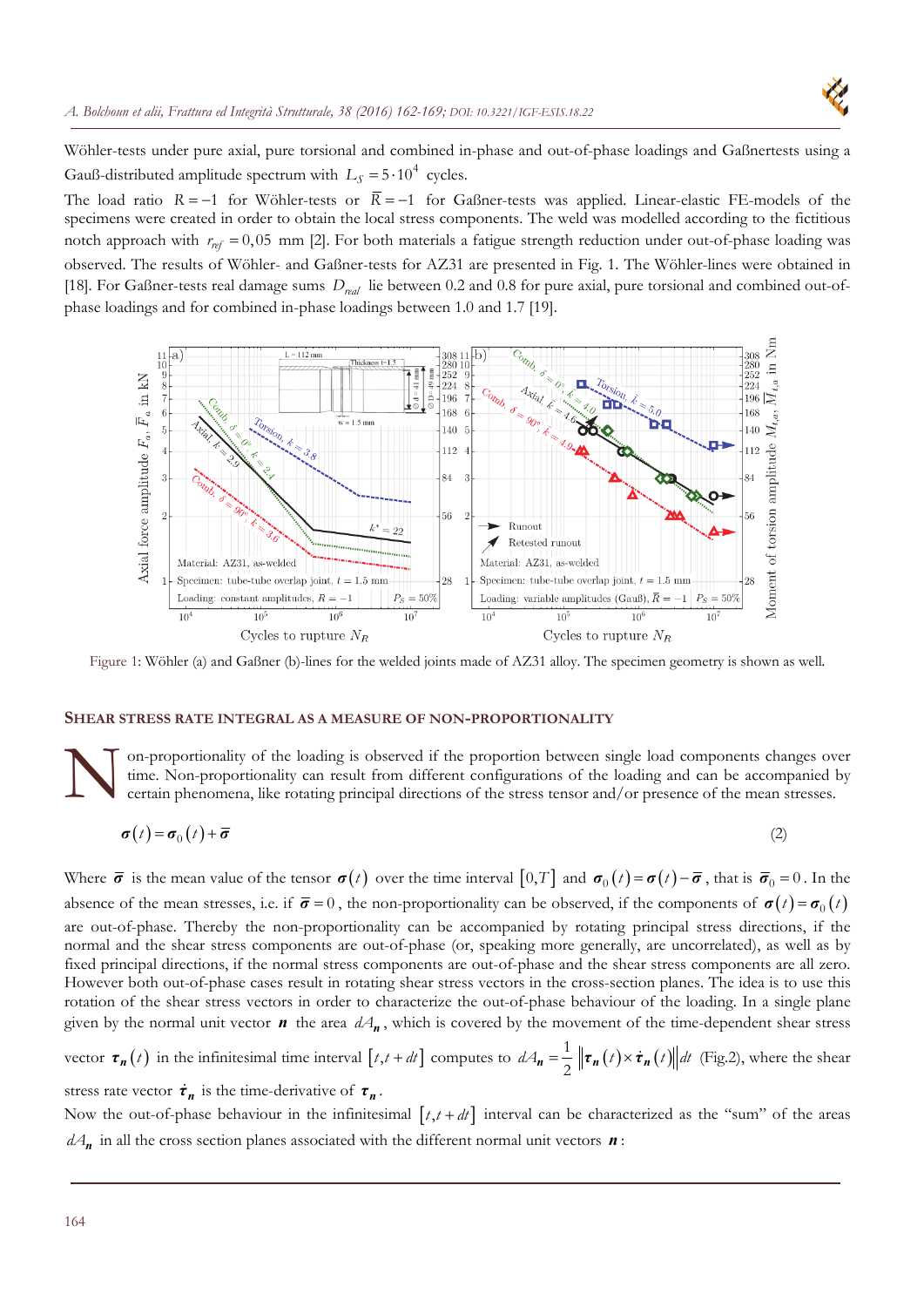

Figure 2: Trajectory of the shear stress vector in a given plane and the area  $dA_{\bf n}$ .

For a finite time interval  $[t_1, t_2]$  the overall out-of-phase measure computes to:

$$
F_{OP} = \frac{1}{2} \int_{t_1}^{t_2} \left\| \mathbf{r}_n(t) \times \dot{\mathbf{r}}_n(t) \right\| d\mathbf{n} dt
$$
 (3)

Formula (3) allows to express the out-of-phase behaviour of the loading in an arbitrary time interval, however it is dependent on the shear stress amplitudes and can attain any value between  $0$  and  $+\infty$ . Therefore, it is different from many out-of-phase measures, which can be found in the literature and attain values in the interval  $[0,1]$ , e.g. [9-12].

#### **MAXIMUM NORMAL AND SHEAR STRESS AMPLITUDES AND WÖHLER-LINE INTERPOLATION**

s described in [3, 15] the Maximum Variance Method (MVM) can be used in order to determine the plane, the direction and the value of the maximum shear stress amplitude  $\tau_{a, max}$ , it can also be applied in the same manner in order to determine the value of the maximum normal stress amplitude  $\sigma_{a,max}$  as well as the plane, where it occurs. These two values can be computed for an arbitrary time interval and an arbitrary time-dependent stress history defined over this interval. For a pure torsional loading it follows  $\tau_{a,max} = \sigma_{a,max}$  and for a pure axial loading  $a, max = \frac{1}{2} \mathbf{0} a, max$ 1  $\tau_{a, max} = \frac{1}{2} \sigma_{a, max}$ . Condition  $\tau_{a, max} = 0$  corresponds to a hydrostatic cyclic loading. Whether there exists a cyclic loading with  $\tau_{a,max} > \sigma_{a,max}$ , is not known to the authors. If such loading exists, it should be a non-proportional one. The ratio *a max I a max*  $f_I = \frac{v_a}{\cdot}$ ,  $=\frac{\tau_{a,max}}{\sigma_{a,max}}$  can be used to interpolate a Wöhler-line for a cyclic loading in the region between the pure axial loading and  $\mathbf{A}^{\text{\tiny{sq}}}_{\text{\tiny{in}}}$ 

pure torsion, that is  $\frac{1}{2} \le f_I \le 1$ 2  $\leq f_I \leq 1$ , as follows:

$$
X = 2\left(X_{ax}(1 - f_1) + X_{tors}\left(f_1 - \frac{1}{2}\right)\right).
$$
\n(4)

Where *X* is a Wöhler-line parameter  $k, N_k$  or  $L_k$ , furthermore  $k, k_{ax}, k_{box}$  represent the slopes of the respective Wöhler-lines,  $N_k$ ,  $N_{k,ax}$ ,  $N_{k,tors}$  represent the number of cycles and  $L_k$ ,  $L_{k,ax}$ ,  $L_{k,tors}$  the load amplitudes at the knee point. The values  $L_k, L_{k,qx}, L_{k,qy}$  must refer to the same damage parameter, for instance v. Mises equivalent stress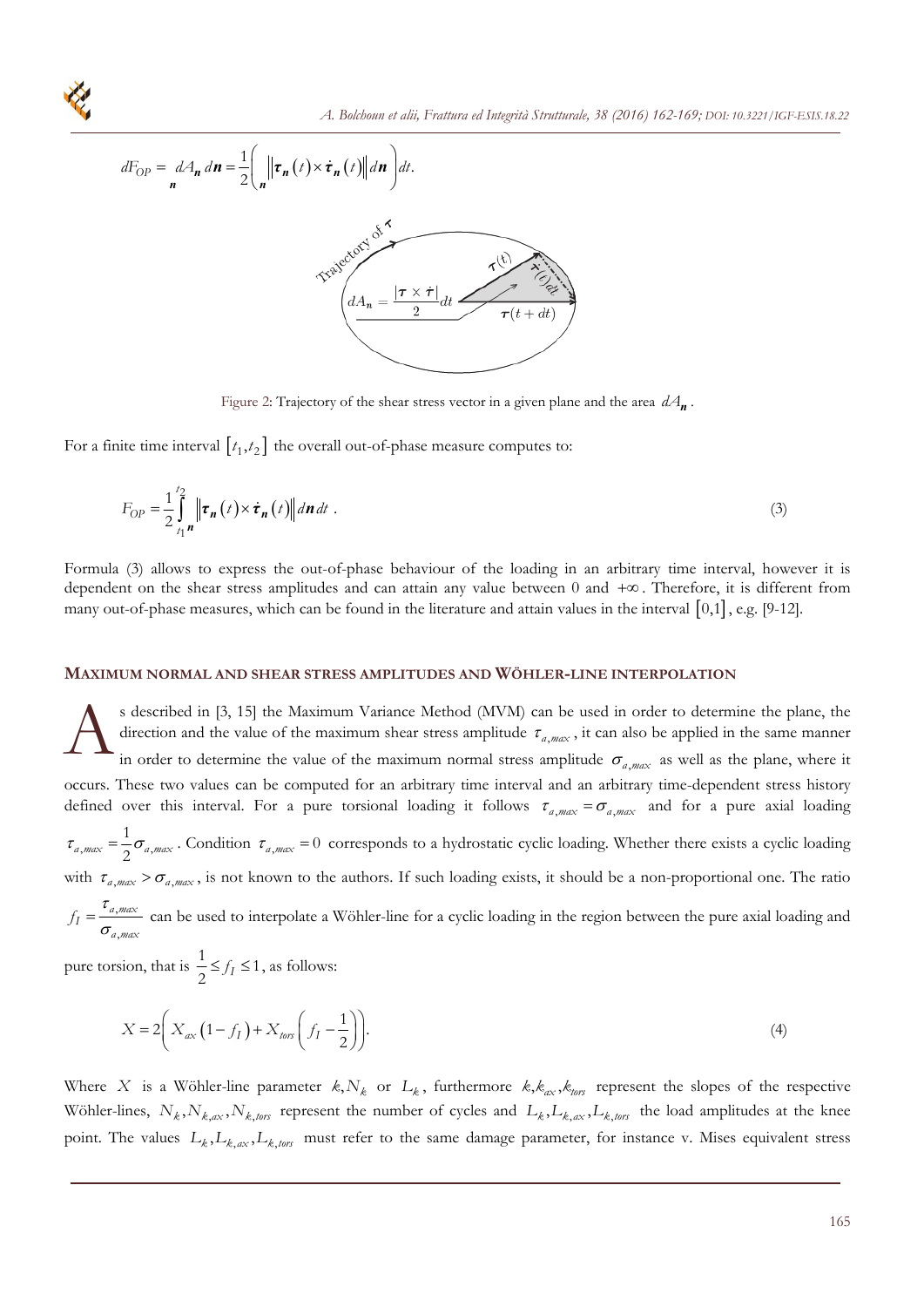

amplitude, the maximum normal stress amplitude, the maximum shear stress amplitude or any other equivalent stress amplitude. For the values  $f_I \leq \frac{1}{2}$  the axial Wöhler-line is assumed, for  $f_I \geq 1$  (if it can really occur) the torsional Wöhlerline. If an experimental Wöhler-line outside of the region between pure axial loading and pure torsion is available, the interpolation can be easily adapted to take it into account.

## **MODIFIED RAINFLOW COUNTING METHOD**

latigue life under variable amplitude loadings requires an identification of damaging events (loading cycles, hysteresis loops, etc. depending on the particular setting), which is usually followed by a suitable damage accumulation procedure. One or another version of the rainflow cycling counting method, e.g. [16, 17, 20], is a atigue life under v<br>hysteresis loops, et<br>accumulation procedure.



Figure 3: Schematic representation of the 4-point rainflow counting algorithm, that keeps time intervals in which cycles occur. Parts of the time-history of the same colour and dashing belong to a single cycle.

Damage accumulation is often performed using the Palmgren-Miner approach. In the multiaxial fatigue problems it is hard to define a cycle or a value, which is going to be counted. Some examples of application of the cycles counting procedures for multiaxial cyclic loadings can be found in [21-23]. These methods identify the cycles, but the information on the stress-time history is lost and hence the methods described in the previous two sections, especially Eq. 3, cannot be applied.

The following approach is employed in this paper: analogous to the MWC-Method [3] the plane and direction of the maximum shear stress amplitude is identified using MVM. The 4-point rainflow counting with subsequent residuum evaluation is performed. For each identified cycle the intervals in the stress-time history, over which it is distributed, are identified as well. So a cycle is given by a set of time intervals  $\{I_1, I_2, ..., I_n\}$  in which it occurs. The number *n* of the intervals can vary between 1 and  $+\infty$  depending on the load-time history. This approach is schematically shown in Fig. 3.

#### **PUTTING IT ALL TOGETHER**

he aim of the presented method is to evaluate fatigue life under cyclic variable amplitude in-phase and out-ofphase loadings ("arbitrary loadings"). The evaluation can be split in four steps. The required input data consist of: Wöhler-lines for a pure axial loading and pure torsion as well as a Wöhler-line for an out-of-phase loading. The The aim of the presented method is to evaluate fatigue life under cyclic variable amplitude in-phase and out-of-<br>phase loadings ("arbitrary loadings"). The evaluation can be split in four steps. The required input data con obtained from experiments or taken from the literature or some experience-based assumptions can be made. Furthermore, a damage accumulation method as well as the damage sum must be defined.

*The first step* is to define the equivalent stress amplitude. Based on the position of the pure axial relative to the combined in-phase Wöhler-line (Fig. 1), the integral of the normal stress amplitudes over all plane is chosen. It is defined as follows:

$$
\sigma_{a,eq} = \sqrt{2Var(\sigma(n))}dn.
$$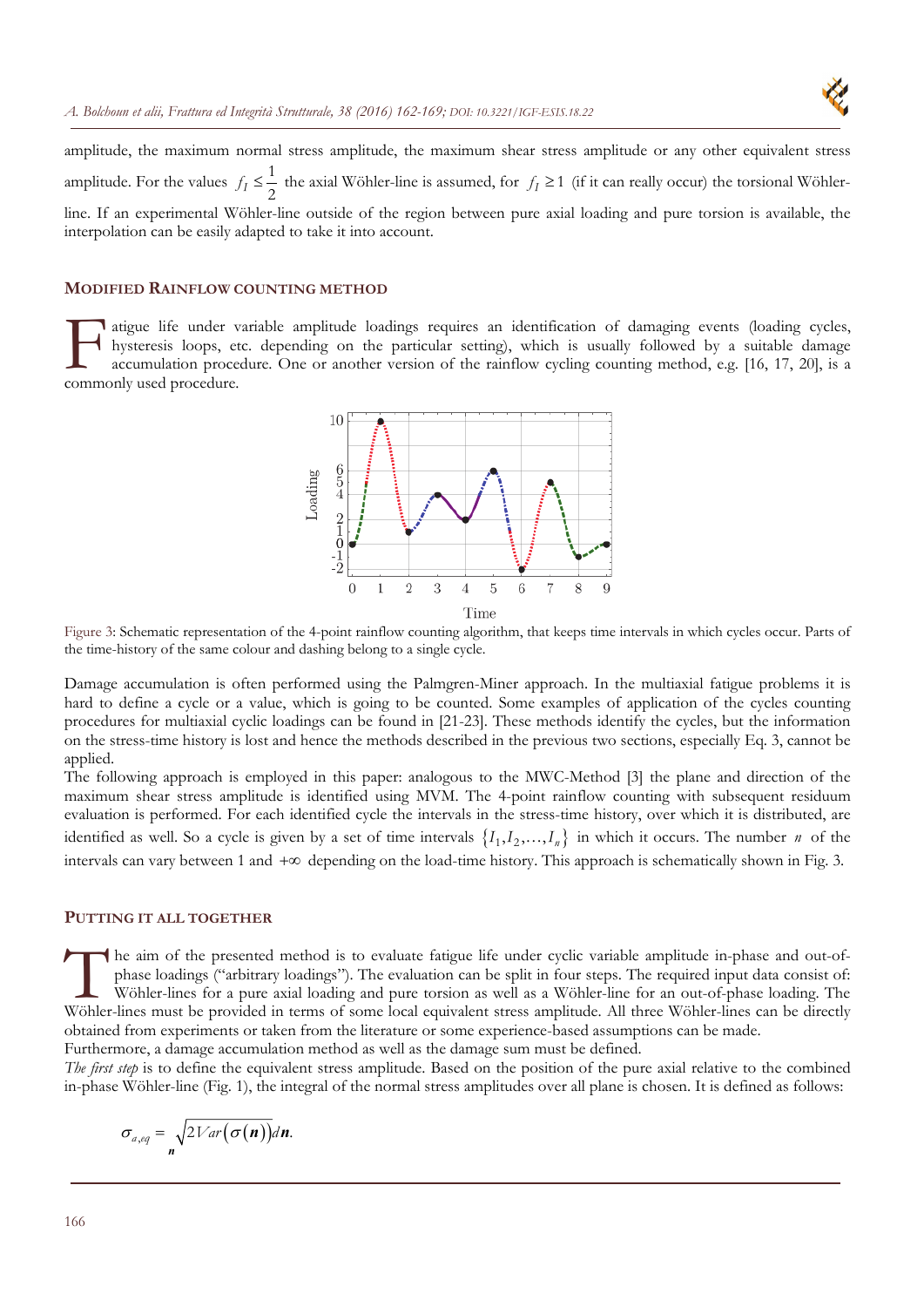

*The second step* is to compute the damage resulting from the out-of-phase loading. For the out-of-phase loading represented by the input out-of-phase Wöhler-line the values  $f_{I,OP}$  and  $F_{OP}$  (Eq. 3) are computed, whereas the value  $F_{OP}(\sigma_{eq,a})$ depends on the equivalent stress amplitude. The value  $f_{I,OP}$  allows to compute the interpolated Wöhler-line, which has the slope  $k_{I,OP}$ . In the case of magnesium welds it lies above the experimental out-of-phase Wöhler-line due to fatigue life reduction under out-of-phase loading. Now for each amplitude the total damage  $D_{Total}(\sigma_{a,eq})$  can be computed using the experimental Wöhler-line and the in-phase damage  $D_{IF}(\sigma_{a,eq})$  using the interpolated Wöhler-line. The additional damage due to out-of-phase behaviour is then given by:

$$
D_{OF}\left(F_{OP}\left(\sigma_{eq,a}\right)\right)=\sqrt{D_{Total}^{2}\left(\sigma_{eq,a}\right)-D_{IF}^{2}\left(\sigma_{eq,a}\right)}.\tag{5}
$$

The value (5) depends on the equivalent stress amplitude  $\sigma_{eq,a}$  and since there is a one-to-one correspondence between  $\sigma_{a,eq}$  and  $F_{OF}$ ,  $D_{OF}$  is a function of  $F_{OF}$  and can be represented in the double logarithmic  $F_{OF} - D_{OF}$  diagram, which is somewhat similar to the Wöhler-diagram.

*The third step* is the rainflow counting and identification of cycles and intervals in which these cycles occur.

In *the fourth step* for each cycle *C* the equivalent stress amplitude  $\sigma_{a,eq,C}$ , the value  $f_{I,C}$ , the interpolated Wöhler-line with the slope  $k_{I,C}$  and the out-of-phase stress rate integral  $F_{OF,C}$  are computed. Now the damages  $D_{IF,C}(\sigma_{a,eq,C})$  and  $D_{\text{OF},\text{C}}\left(F_{\text{OF},\text{C}}\right)$  can be calculated. The total damage of the cycle computes to

$$
D_{Total,C} = \sqrt{D_{IF,C}^2 + \left(D_{IF,C}^{\overline{k_{I,C}}}\right)^2}.
$$

*Total*

The total damage of the loading sequence is then computed using Palmgren-Miner linear damage accumulation with modification according to Haibach with  $k' = 2k - 2$  [24]:  $D_{Total} = \sum D_{Total,C}$ *C*  $D_{\text{Total}} = \sum D_{\text{Total},C}$  and finally correcting the theoretical damage

sum  $D_{tb} = 1.0$  by the allowable one  $D_{al} < 1.0$  based on the experimental observation [25] the fatigue life computes to  $\frac{S}{a}$  *D*<sub>*al*</sub>  $N = \frac{L_S}{D_{Total}} D_{al}$ .

**FATIGUE LIFE EVALUATION RESULTS AND CONCLUSIONS**

 stress-based fatigue life evaluation method, which is capable to process arbitrary multiaxial cyclic loadings, is proposed. It is capable to take into account effects like fatigue life reduction as well as fatigue life increase under out-of-phase loading. The method was applied in order to evaluate fatigue life of magnesium welds under stress-based fatigue life evaluation method, which is capable to process arbitrary multiaxial cyclic loadings, is<br>proposed. It is capable to take into account effects like fatigue life reduction as well as fatigue life inc handle the mean stresses. In each plane the mean normal stress as well as the mean shear stress can be defined. A suitable way to take these values into account is yet to be defined.

For magnesium welds the integral of the normal stresses is chosen to be the equivalent stress in order to take into account the fact that combined in-phase Wöhler-line lies very close to the pure axial Wöhler-line. If necessary other effects can be taken into account, if other values of equivalent stress are chosen. For instance the maximum shear stress or the maximum normal stress amplitude will predict a fatigue life reduction under in-phase combined loading compared to the pure axial loading.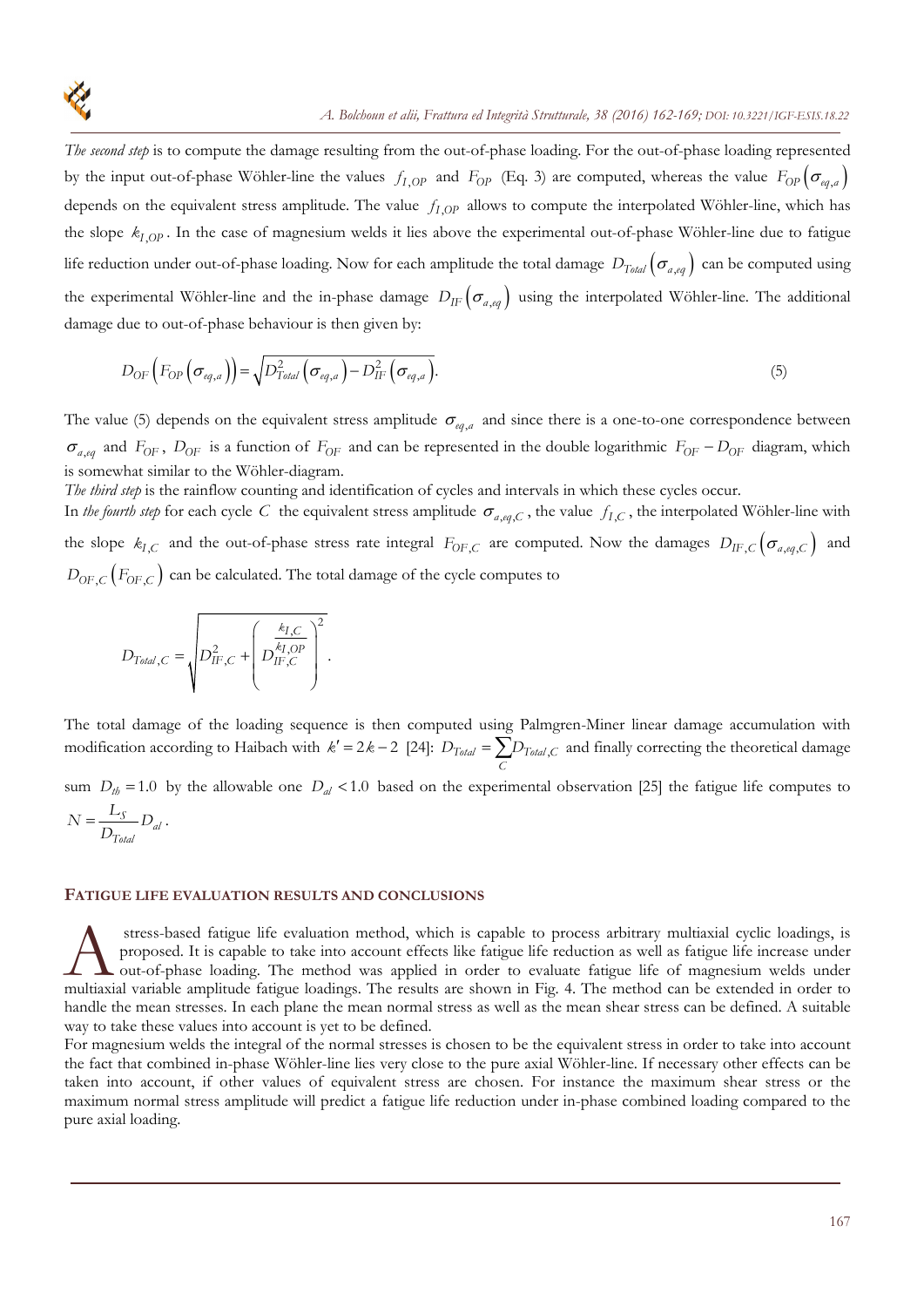

Figure 4: Computational and experimental Gaßner-lines for the welded joints made of AZ31 (a) and AZ61 (b) alloys,  $D_{nl} = 0.5$ .

## **ACKNOWLEDGEMENTS**

he authors would like to thank the German Research Foundation (DFG) for the financial support of the Multiaxial Magnesium projects (DFG projects SO 184/12-1 and SO 184/12-2).  $\int_{M}$ 

## **REFERENCES**

- [1] Sonsino, C. M., Influence of material's ductility and local deformation mode on multiaxial fatigue response, Int. J. Fatigue, 33 (2011) 930-47.
- [2] Radaj, D., Sonsino, C.M., Fricke, W., Fatigue assessment of welded joints by local approaches, 2nd ed., Woodhead Publishing, Cambridge (2006).
- [3] Susmel, L., Multiaxil notch fatigue, Woodhead Publishing, Cambridge, (2009).
- [4] Papuga, J., A survey on evaluating the fatigue limit under multiaxial loading, Int J. Fatigue, 33 (2011) 153-65.
- [5] Findley, W. N., Modified theories of fatigue failure under combined stress, Proc. SESA, 14 (1956) 1, 35-46.
- [6] Simbürger, A., Festigkeitsverhalten zäher Werkstoffe bei einer mehrachsigen, phasenverschobenen Schwingbeanspruchung mit körperfesten und veränderlichen Hauptspannungsrichtungen, Fraunhofer LBF, Darmstadt, (1975).
- [7] Zenner, H., Richter, I., Eine Festigkeitshypothese für die Dauerfestigkeit bei beliebigen Beanspruchungskombinationen, Konstruktion, 29 (1977) 11-18.
- [8] Sonsino, C. M., "Dauerfestigkeit" Eine Fiktion, Konstruktion, 57 (2005) 87-92.
- [9] Bishop, J. E., Characterizing the nonproportional and out-of-phase extent of tensor paths, Fatigue Fract. Egngn Mater Struct, 23 (2000) 1019-1032.
- [10] Bolchoun, A., Wiebesiek, J., Kaufmann, H., Sonsino, C. M., Theor. Appl. Fracture Mech., 73 (2014) 9-16.
- [11] Gaier, C., Lukacs, K., Hofwimmer, K., Investigations on a statistical measure of the non-proportionality of stresses Int. J. Fatigue, 26 (2004) 331-337
- [12] Sonsino, C. M., Multiaxial fatigue of welded joints under in-phase and out-of-phase local strains and stresses, Int. J. Fatigue, 17 (1995) 55-70.
- [13] Wiebesiek, J., Störzel, K., Bruder, T., Kaufmann, H., Multiaxial fatigue behaviour of laserbeam-welded thin steel and aluminium sheets under proportional and non-proportional combined loading, Int. J. Fatigue, 33 (2011) 992-1005.
- [14] Stefanov, S. H., The curvilinear integral method: computer realization and testing 1 (under non-proportional reversed axial force and torque), Int. J. Fatigue, 17 (1995) 567-575.
- [15] Susmel, L., A simple and efficient numerical algorithm to determine the orientation of the critical plane in multiaxial fatigue problems, Int J. Fatigue, 32 (2010) 1875-1883.